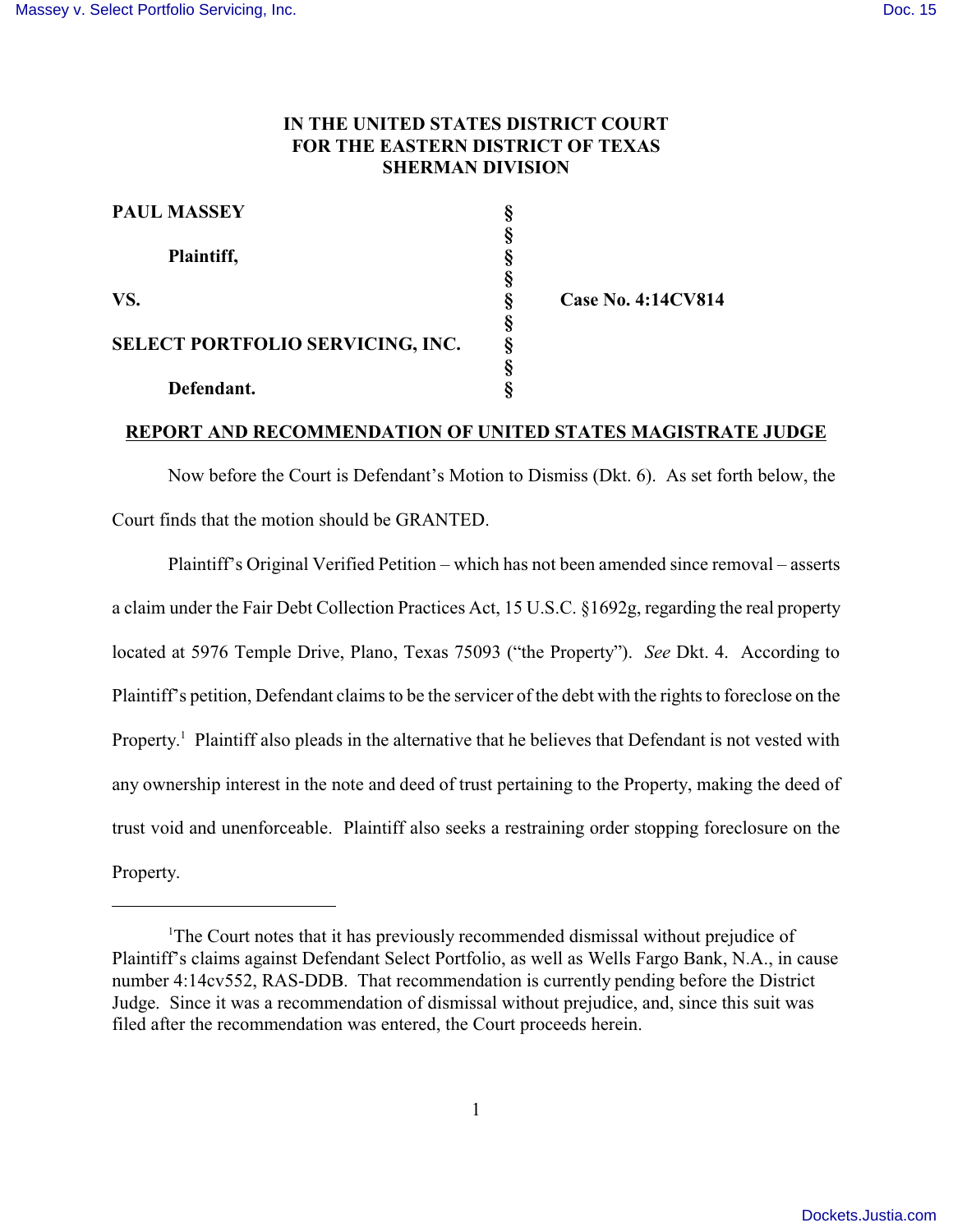In its motion, Defendant Select Portfolio Servicing, Inc. argues that Plaintiff has not asserted any facts to support a claim under the Federal Fair Debt Collection Practices Act ("FDCPA") because it is not a "debt collector." In addition, SPS asserts that Plaintiff has not alleged sufficient facts to support a claim for injunctive relief.

Plaintiff has filed a response in opposition to the motion to dismiss, and Defendant has replied.

## **STANDARD**

When reviewing a case under Rule 12(b)(6) of the Federal Rules of Civil Procedure to determine whether a plaintiff has stated a claim, the Court must accept as true all well-pleaded facts contained in the plaintiff's complaint and view them in the light most favorable to the plaintiff. *Baker v. Putnal*, 75 F.3d 190, 196 (5th Cir. 1996). A claim will survive an attack under Rule 12(b)(6) if it "may be supported by showing any set of facts consistent with the allegations in the complaint." *Bell Atlantic Corp. v. Twombly*, 550 U.S. 544, 563, 127 S. Ct. 1955, 1969, 167 L. Ed.2d 929 (2007). In other words, a claim may not be dismissed based solely on a court's supposition that the pleader is unlikely "to find evidentiary support for his allegations or prove his claim to the satisfaction of the factfinder." *Id*. at 563 n.8.

Although detailed factual allegations are not required, a plaintiff must provide the grounds of her entitlement to relief beyond mere "labels and conclusions," and "a formulaic recitation of the elements of a cause of action will not do." *Id*. at 555. The complaint must be factually suggestive, so as to "raise a right to relief above the speculative level" and into the "realm of plausible liability." *Id.* at 555, 557 n.5. "To survive a motion to dismiss, a complaint must contain sufficient factual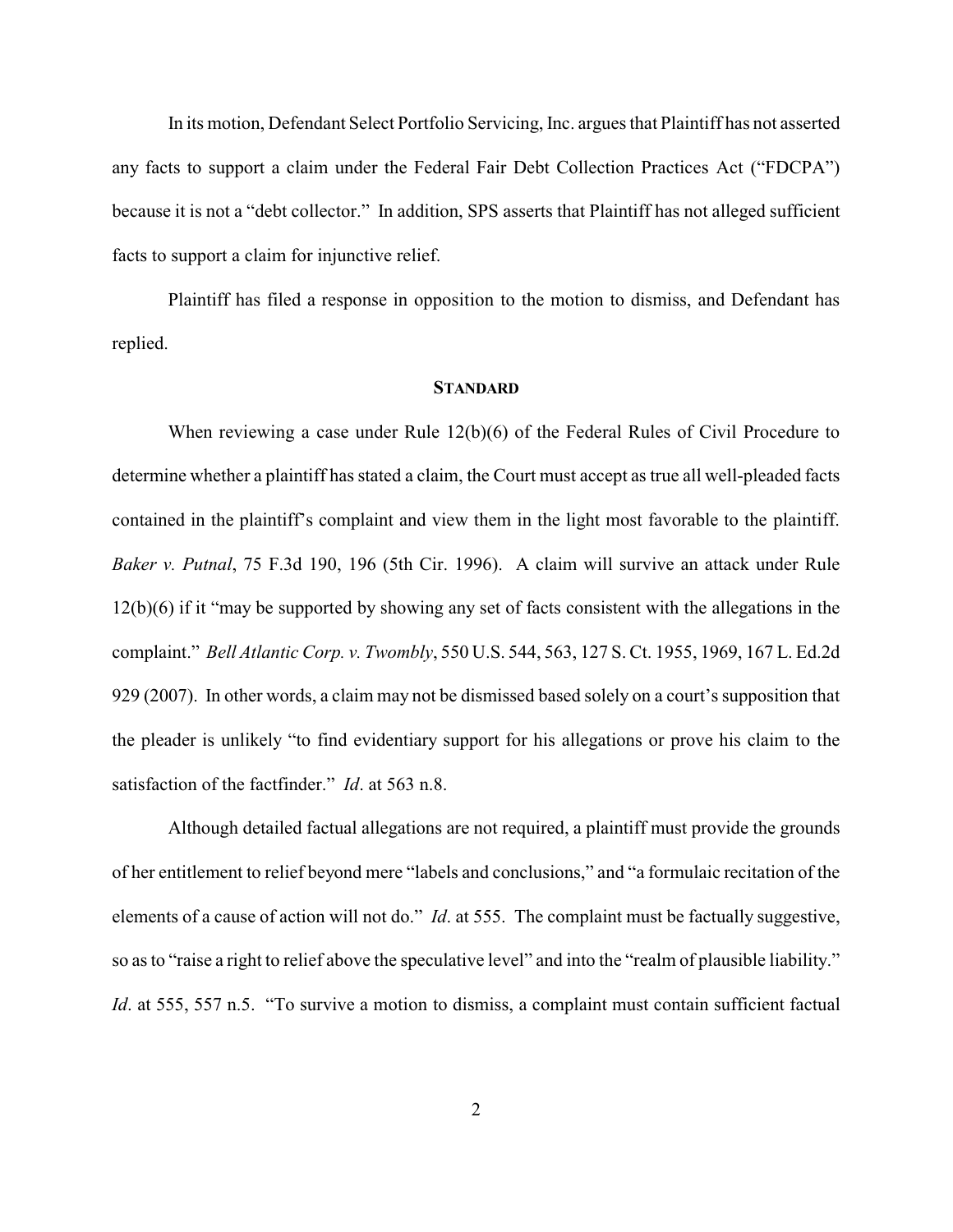matter, accepted as true, to 'state a claim to relief that is plausible on its face.'" *Ashcroft v. Iqbal*, 556 U.S. 662, 129 S. Ct. 1937, 1949, 173 L. Ed.2d 868 (2009) (quoting *Twombly*, 550 U.S. at 570, 127 S. Ct. 1955)). For a claim to have facial plausibility, a plaintiff must plead facts that allow the court to draw the reasonable inference that the defendant is liable for the alleged misconduct. *Gonzalez v. Kay*, 577 F.3d 600, 603 (5th Cir. 2009). Therefore, "where the well-pleaded facts do not permit the court to infer more than the mere possibility of misconduct, the complaint has alleged – but it has not shown – that the pleader is entitled to relief." *Id*. (internal quotations omitted). Fraud claims must also meet the heightened pleading standard of Rule 9(b), under which "a party must state with particularity the circumstances constituting fraud." FED. R. CIV. P. 9(b).

## **ANALYSIS**

The Court first addresses whether a claim under FDCPA has been stated. Generally, "mortgage lenders are not 'debt collectors' within the meaning of the FDCPA." *Montgomery v. Wells Fargo Bank, N.A.*, 459 Fed. App'x 424, 428, (5th Cir. 2012) (citing *Williams v. Countrywide Home Loans, Inc.,* 504 F. Supp.2d 176, 190 (S.D. Tex. 2007) *aff'd,* 269 Fed. App'x 523 (5th Cir. 2008)). The same is true for mortgage servicing companies. *See Perry v. Stewart Title Co.,* 756 F.2d 1197, 1208 (5th Cir. 1985) ("The legislative history of section 1692a(6) indicates conclusively that a debt collector does not include the consumer's creditors, a mortgage servicing company, or an assignee of a debt, as long as the debt was not in default at the time it was assigned."); *Ayers v. Aurora Loan Servs., LLC*, 787 F. Supp.2d 451, 456 (E.D. Tex. 2011). In fact, the FDCPA expressly excludes from its definition of debt collector: "any person collecting or attempting to collect any debt owed or due or asserted to be owed or due another to the extent such activity ... concerns a debt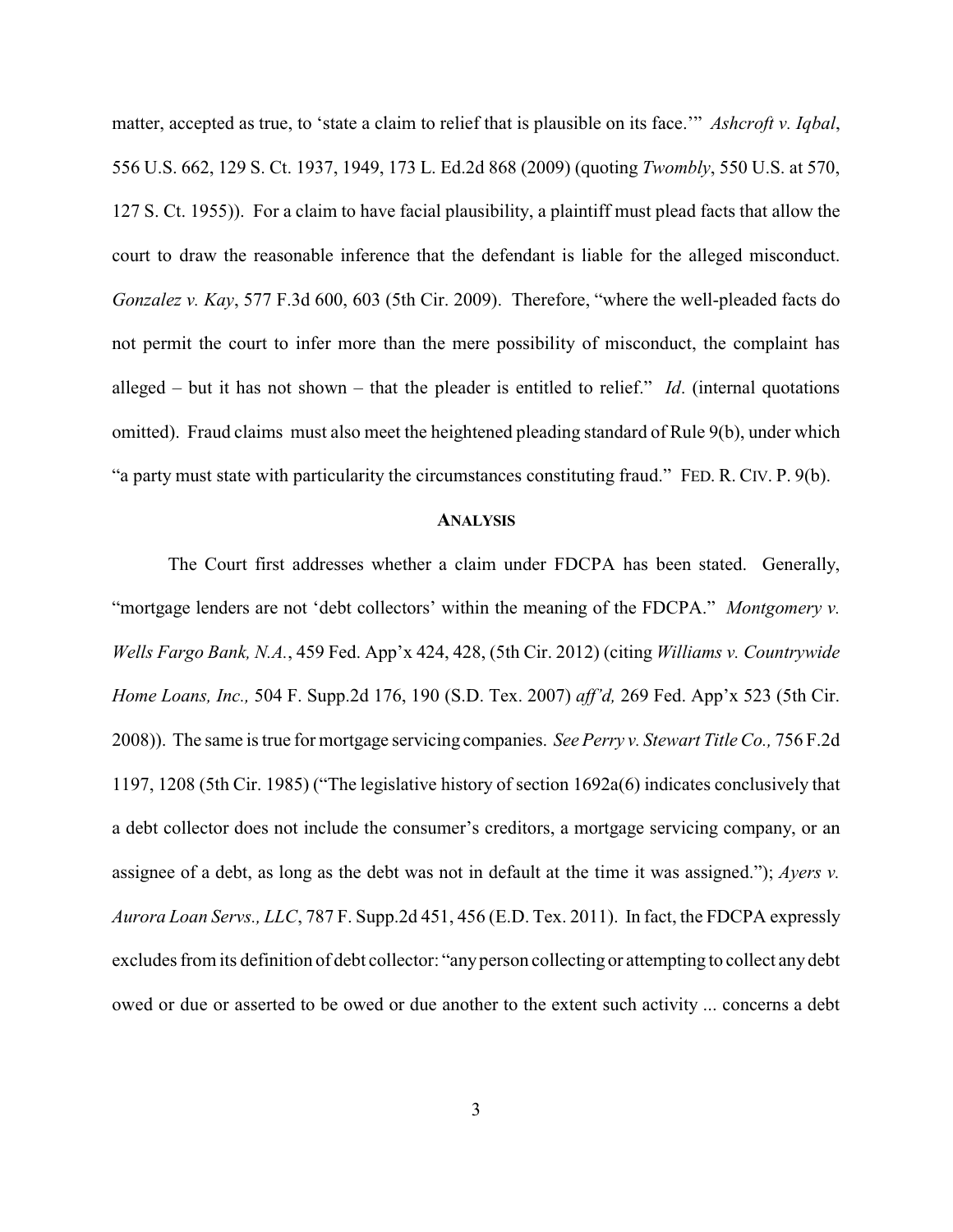which was not in default at the time it was obtained by such person." 15 U.S.C. § 1692a(6)(F)(iii). As noted by the Fifth Circuit, "this FDCPA exclusion encompasses mortgage servicing companies and debt assignees as long as the mortgage was not in default at the time it was assigned by the originator." *Miller v. BAC Home Loans Serv., L.P.*, 726 F.3d 717, 723 (5th Cir. 2013) (alterations, citations and quotations omitted).

Here, Plaintiff's petition alleges that "Defendant and its foreclosure agents, the law firm of Shapiro Schwartz, LLP, are each 'debt collectors' as that term is defined under federal law." Dkt. 4 at ¶9. No further facts are stated as to how Defendant qualifies as a debt collector.

Defendant argues that it cannot be a debt collector under the FDCPA because Plaintiff has not alleged any facts to suggest that the loan was in default at the time it was assigned or at the time Defendant obtained servicing rights to the loan. The Court agrees.

The Court notes that Plaintiff's response to the motion to dismiss argues that Defendant did not "come to service Plaintiff's loan until after it had gone into default." Dkt. 9 at 2. This, however, is not alleged in Plaintiff's petition. The Court gave Plaintiff leave to amend his complaint prior to addressing the arguments in the motion to dismiss. *See* Dkt. 14. No amended pleading was filed. Plaintiff's claim that Defendant is a "debt collector" does not go beyond mere "labels and conclusions," or "a formulaic recitation of the elements of a cause of action will not do" and is simply not enough to state a plausible claim. *Twombly*, 550 U.S. at 555. Therefore, the Court finds that Plaintiff's live complaint fails to state a claim upon which relief can be granted.

Moreover, Defendant argues that, even if Defendant could be treated as a debt collector based on the allegations in his petition, the only alleged violations of the FDCPA made in the complaint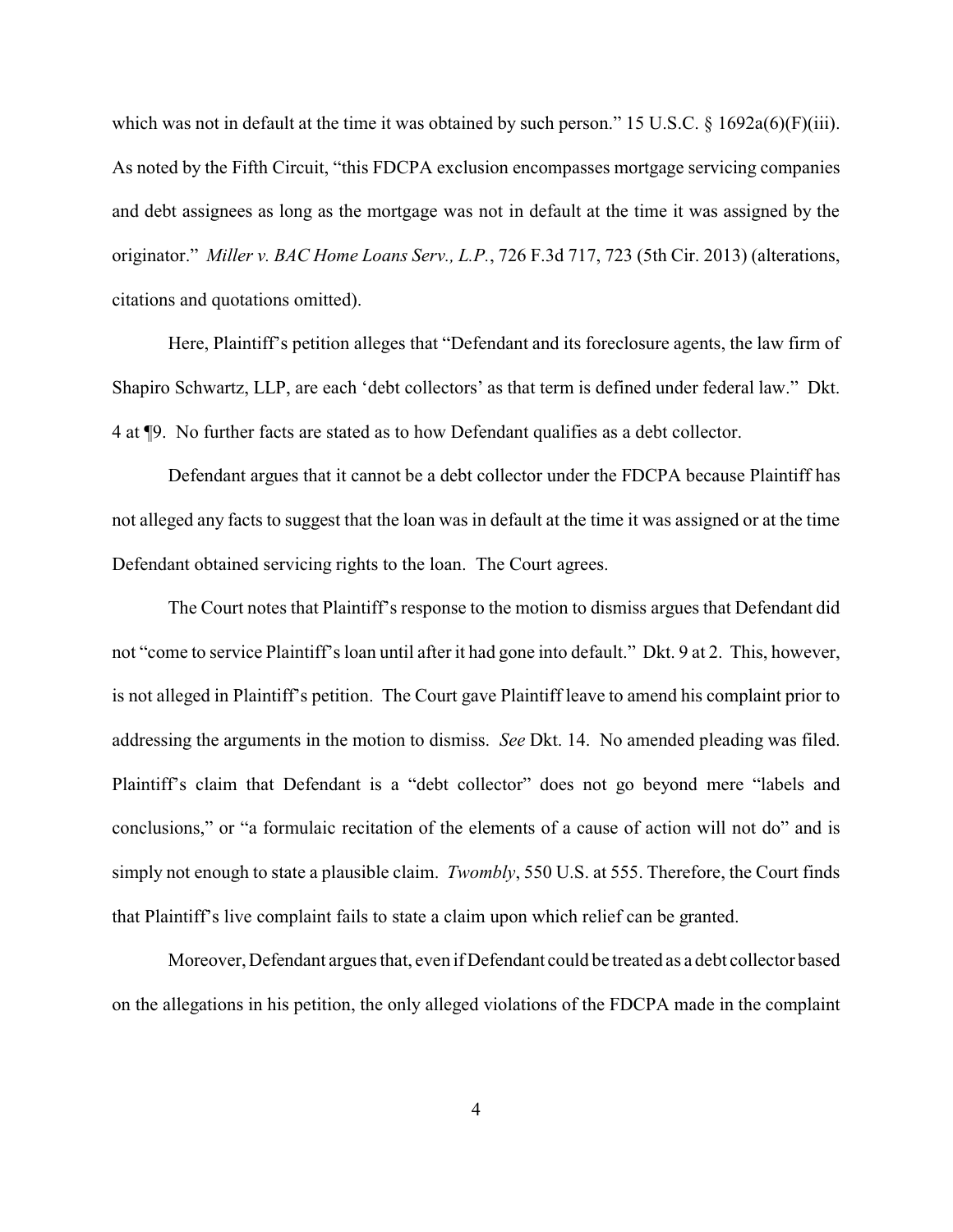are against Shapiro Schwartz, LLP, Defendant's attorney, and no such claims of vicarious liability are recognized under the FDCPA. *See Williams v. Countrywide Home Loans, Inc.*, 504 F. Supp. 2d 176, 190 (S.D. Tex. 2007) *aff'd*, 269 Fed. Appx. 523 (5th Cir. 2008)*.* Plaintiff has not replied to this argument, distinguished the cited authority, or otherwise shown how his original petition states an FDCPA violation by Defendant.

The Court agrees that Plaintiff's petition fails to state sufficient facts that would show that Plaintiff's mortgage was assigned to Defendant after Defendant was in default, nor does Plaintiff allege facts that would sufficiently show an FDCPA violation by Defendant. Precedent is clear that this is the narrow circumstance under which the FDCPA applies to mortgage loans. As such, the FDCPA claim should be dismissed.

As to any challenges by Plaintiff to Defendant's authority to foreclose, it is also well-settled that a party need not prove ownership in the note to foreclose. *Martins v. BAC Home Loans, Servicing, LP*, 722 F.3d 249, 254-255 (5th Cir. 2013). Plaintiff has not cited any authority or made any additional or specific argument in his response regarding Defendant's authority to foreclose. Any claims based on Plaintiff's argument that "the note secured by the deed of trust has been discharged" should also be dismissed.

Finally, because Plaintiff has not shown a likelihood of success on the merits of his FDCPA claims, there is no basis for injunctive relief regarding Plaintiff's request to stop any foreclosure on the Property.

 For these reasons, the Court recommends that Defendant's Motion to Dismiss (Dkt. 6) should be GRANTED and that Plaintiff's claims should be dismissed for failure to state a claim.